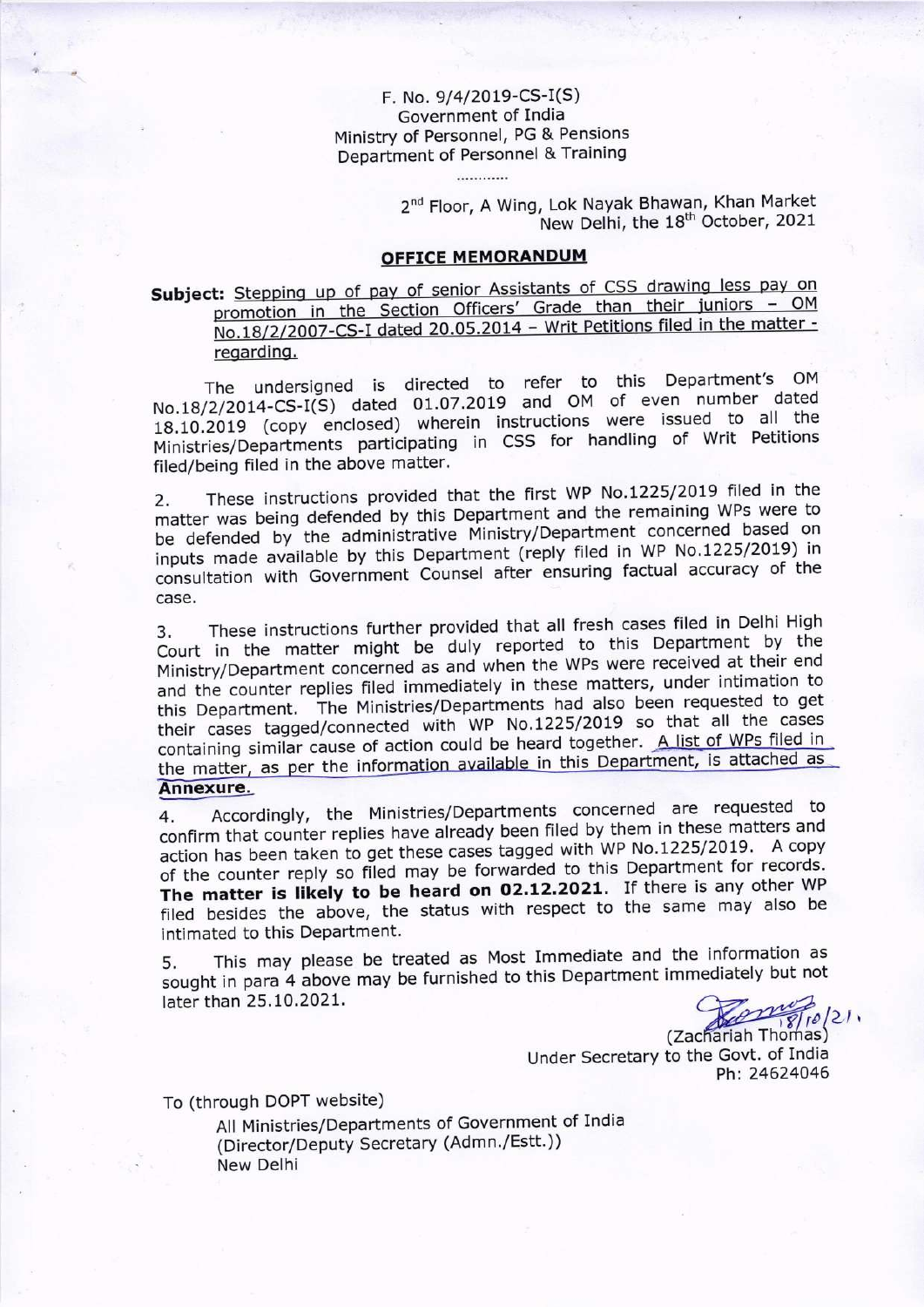#### F. No. 9/4/2019-CS-I(S) Government of India Ministry of Personnel. PG & Pensions Department of Personnel & Training

. . . . . . . . . . . . .

2<sup>nd</sup> Floor, A Wing, Lok Nayak Bhawan, Khan Market New Delhi, the 18th October, 2019

#### **OFFICE MEMORANDUM**

Subject: Stepping up of pay of senior Assistants of CSS drawing less pay on promotion in the Section Officers' Grade than their juniors - OM No.18/2/2007-CS-I dated 20.05.2014 - Writ Petitions filed in the matter regarding.

The undersigned is directed to refer to this Department's OM of even number dated 01.07.2019 where by the Ministries/Departments were asked to defend the Writ Petitions filed in Hon'ble High Court of Delhi in the above matter on the basis of inputs provided by this Department.

The above said instructions were issued with a view to ensure that uniform  $2.$ facts are placed before the Hon'ble High Court with analysis of method of pay fixation/re-fixation of the petitioners pursuant to issue of DOPT OM dated 20.05.2014.

All the applications filed by a number of applicants were heard together and 3. orders had been passed by the Learned CAT on 11.01.2019 rejecting prayer of the applicants.

Against the above orders of CAT, the applicants have filed Writ Petitions in 4. Hon'ble High Court of Delhi. As on date, 10 Writ Petitions have been filed by individual/group of officers. The Ministries/Departments concerned have been asked to prepare counter replies based on the reply filed by this Department in WP No.1225/2019 (Pramod Sahoo &Ors. Vs. UOI). Accordingly, the Ministries/Departments are sending the counter replies prepared by them to this Department for vetting.

It is observed that the cause of action, prayers made and issues under 5. adjudication in all the cases are the same. Hence, it has been decided that the Ministries/Departments may file the counter reply based on inputs made available by this Department (reply filed in Pramod Sahoo case) in consultation with Government Counsel after ensuring factual accuracy of the case. A copy of the reply so filed may be endorsed to this Department for records.

However, all fresh cases filed in Delhi High Court in the matter may be duly 6. reported to this Department by the Ministry/Department concerned as and when the WPs are received at their end. Further, the counter replies may be filed immediately, under intimation to this Department.

 $C_{\text{A}} + T_{\text{D}} - 2$ .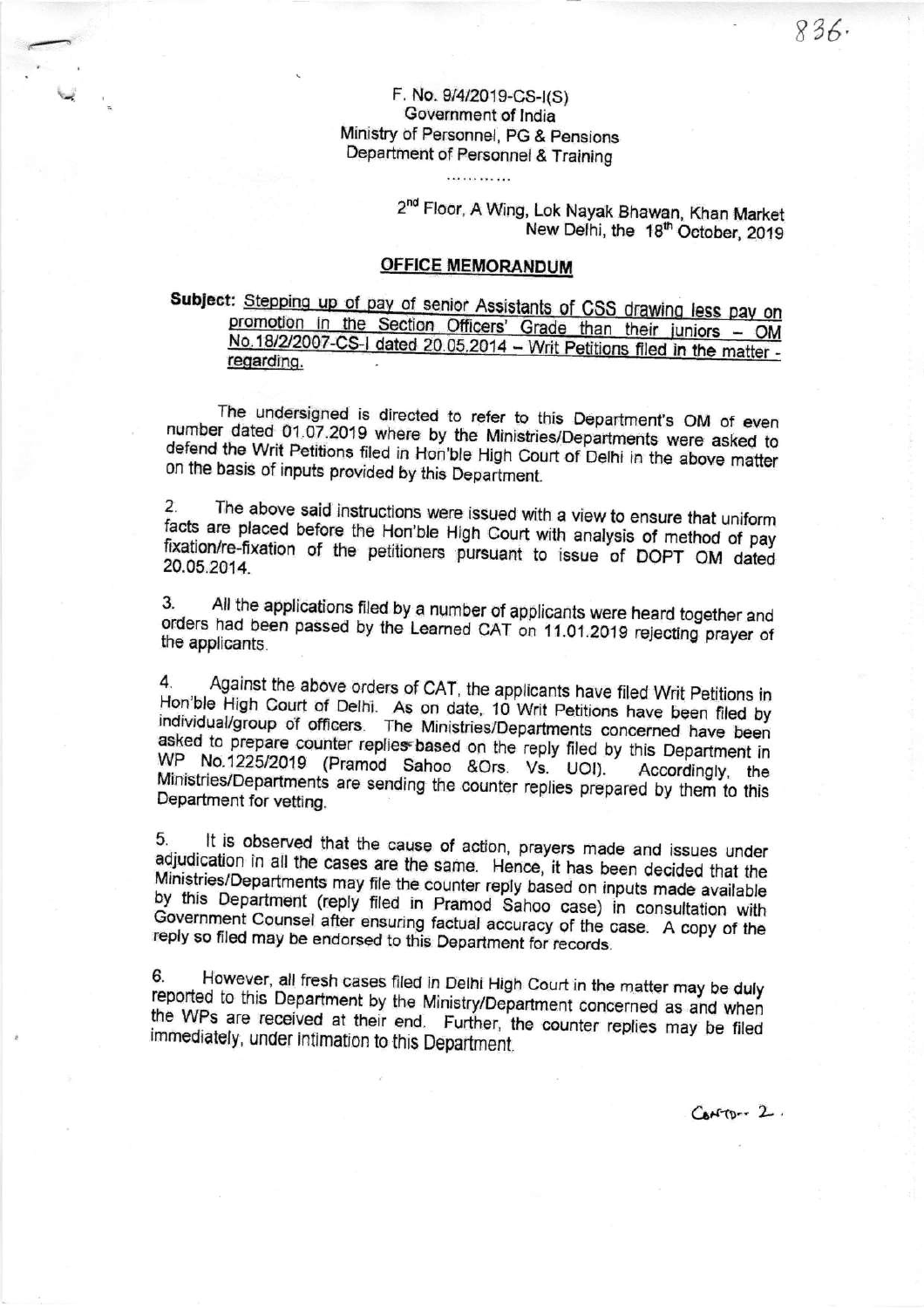The Ministries/Departments have also been requested to get their cases 7. tagged/connected with WP No.1225/2019 so that all the cases containing similar cause of action could be heard together.

 $-2-$ 

This issues with the approval of Joint Secretary (CS). 8.

Sharchas

(Chandra Shekhar) Under Secretary to the Govt. of India Ph: 24624046

To

All Ministries/Departments of Government of India (Director/Deputy Secretary (Admn./Estt.))

New Delhi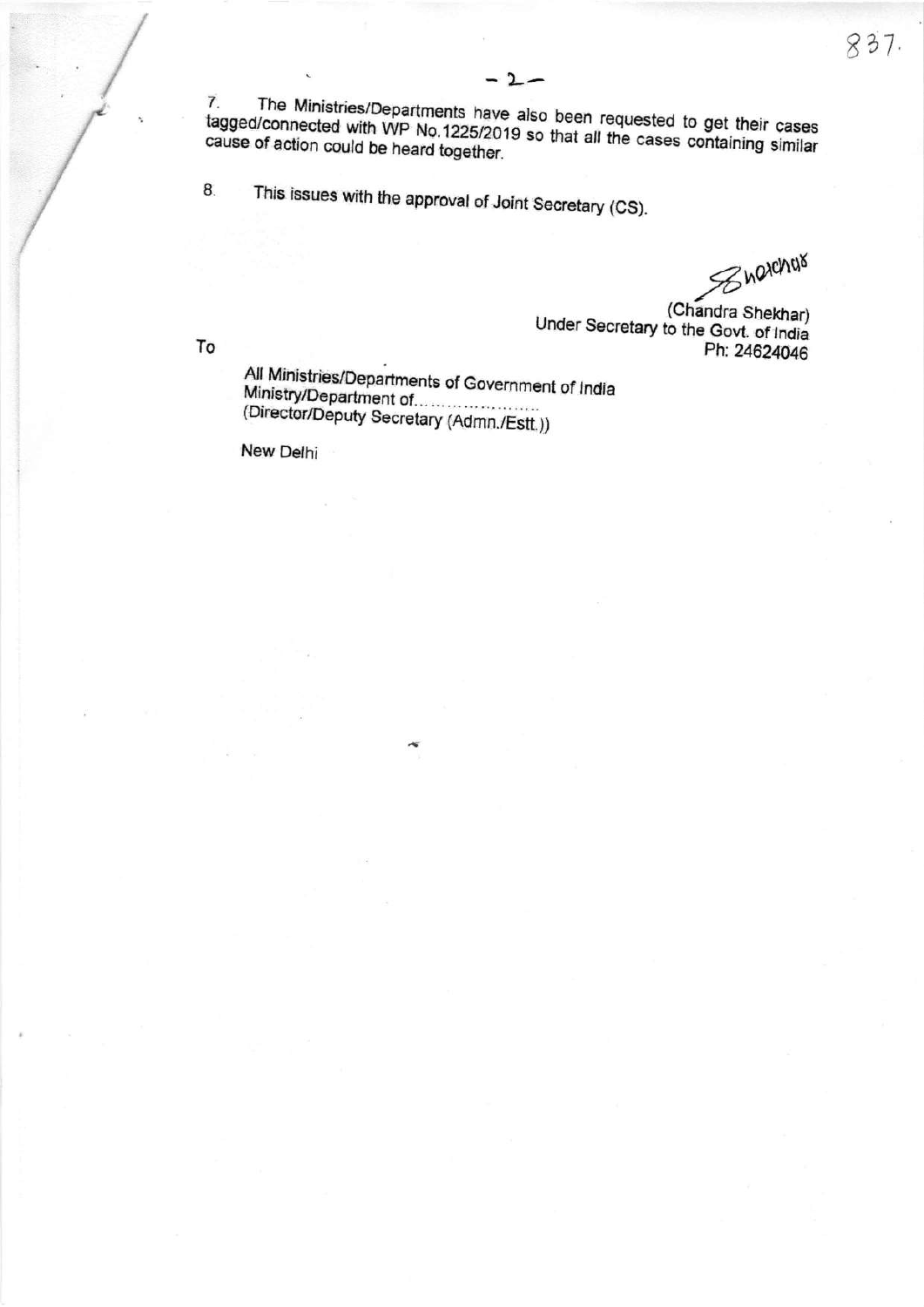## **ANNEXURE**

# LIST OF WRIT PETITIONS FILED IN STEPPING UP OF PAY MATTER

| SI.            | Court | Case No.                                   | Applicant/                    | <b>Brief subject</b>                                                                                                                                                                                                                                                                                                                                                                                                                                                                                                                                                                                      | <b>Present status</b>                                                                                                                                                                                     |
|----------------|-------|--------------------------------------------|-------------------------------|-----------------------------------------------------------------------------------------------------------------------------------------------------------------------------------------------------------------------------------------------------------------------------------------------------------------------------------------------------------------------------------------------------------------------------------------------------------------------------------------------------------------------------------------------------------------------------------------------------------|-----------------------------------------------------------------------------------------------------------------------------------------------------------------------------------------------------------|
| No.            |       |                                            | Petitioner                    |                                                                                                                                                                                                                                                                                                                                                                                                                                                                                                                                                                                                           |                                                                                                                                                                                                           |
| $\mathbf{1}$   | HC    | WP No.1225/2019<br>D/o Filing-<br>01.02.19 | Pramod<br>Sahoo & Ors         | The petitioners have challenged the order dated<br>11.01.19 of CAT in the matter of stepping up pay of<br>senior ASOs with reference to their juniors on<br>promotion as Section Officer. On the basis of the<br>instructions issued by this Department vide OM<br>dated 20.05.2014 and 08.07.2014, the stepping of<br>pay granted to the petitioners were reviewed by the<br>concerned Ministries/Departments. The orders of<br>stepping of their pay were withdrawn on the basis<br>of the findings of the review. The OA filed by the<br>petitioners was dismissed by CAT vide order dated<br>11.01.19 | Being defended by DOPT -<br>Counter reply already filed.<br>An application for early<br>hearing in the matter had<br>also been filed.<br><b>Next</b><br><b>Date</b><br>of<br><b>Hearing</b><br>02.12.2021 |
| $\overline{2}$ | HC    | WP No.1614/2019                            | Y.P. Singh                    | -do-                                                                                                                                                                                                                                                                                                                                                                                                                                                                                                                                                                                                      | Being<br>defended<br>$M/\circ$<br>by<br>Defence as per the inputs<br>provided by this Department.                                                                                                         |
| 3              | HC    | WP No.1612/2019                            | Veena<br>Dunga                | $-do-$                                                                                                                                                                                                                                                                                                                                                                                                                                                                                                                                                                                                    | Being defended by Cabinet<br><b>Secretariat</b>                                                                                                                                                           |
| 4              | HC    | WP No.2003/2019                            | L. Madan<br>Kumar<br>Reddy    | $-do-$                                                                                                                                                                                                                                                                                                                                                                                                                                                                                                                                                                                                    | <b>Being</b><br>defended<br>by<br><b>Department for Promotion of</b><br>Industry and Internal Trade<br>(erstwhile DIPP)-Reply filed<br>on 31.07.2019                                                      |
| 5              | HC    | WP No.4115/2019                            | A.K.<br>Srivastava            | $-do-$                                                                                                                                                                                                                                                                                                                                                                                                                                                                                                                                                                                                    | Being defended by Ministry<br>οf<br><b>Drinking</b><br><b>Water</b><br>8.<br><b>Sanitation</b>                                                                                                            |
| 6              | HC    | WP No.2004/2019                            | Devashish<br>Bhardwaj         | -do-                                                                                                                                                                                                                                                                                                                                                                                                                                                                                                                                                                                                      | Being defended by Ministry<br>of Defence                                                                                                                                                                  |
| $\overline{7}$ | HC    | WP No.1626/2019                            | <b>Biswajit</b><br>Guha & Ors | -do-                                                                                                                                                                                                                                                                                                                                                                                                                                                                                                                                                                                                      | Being defended by Ministry<br>of Defence                                                                                                                                                                  |
| 8              | HC    | WP No.1617/2019                            | Arun Kasnal<br>& Ors          | -do-                                                                                                                                                                                                                                                                                                                                                                                                                                                                                                                                                                                                      | Being defended by Ministry<br>of Defence                                                                                                                                                                  |
| 9              | HC    | WP No.6675/2019                            | Vijay<br>Sachdeva             | -do-                                                                                                                                                                                                                                                                                                                                                                                                                                                                                                                                                                                                      | Being defended by Ministry<br>of Defence                                                                                                                                                                  |